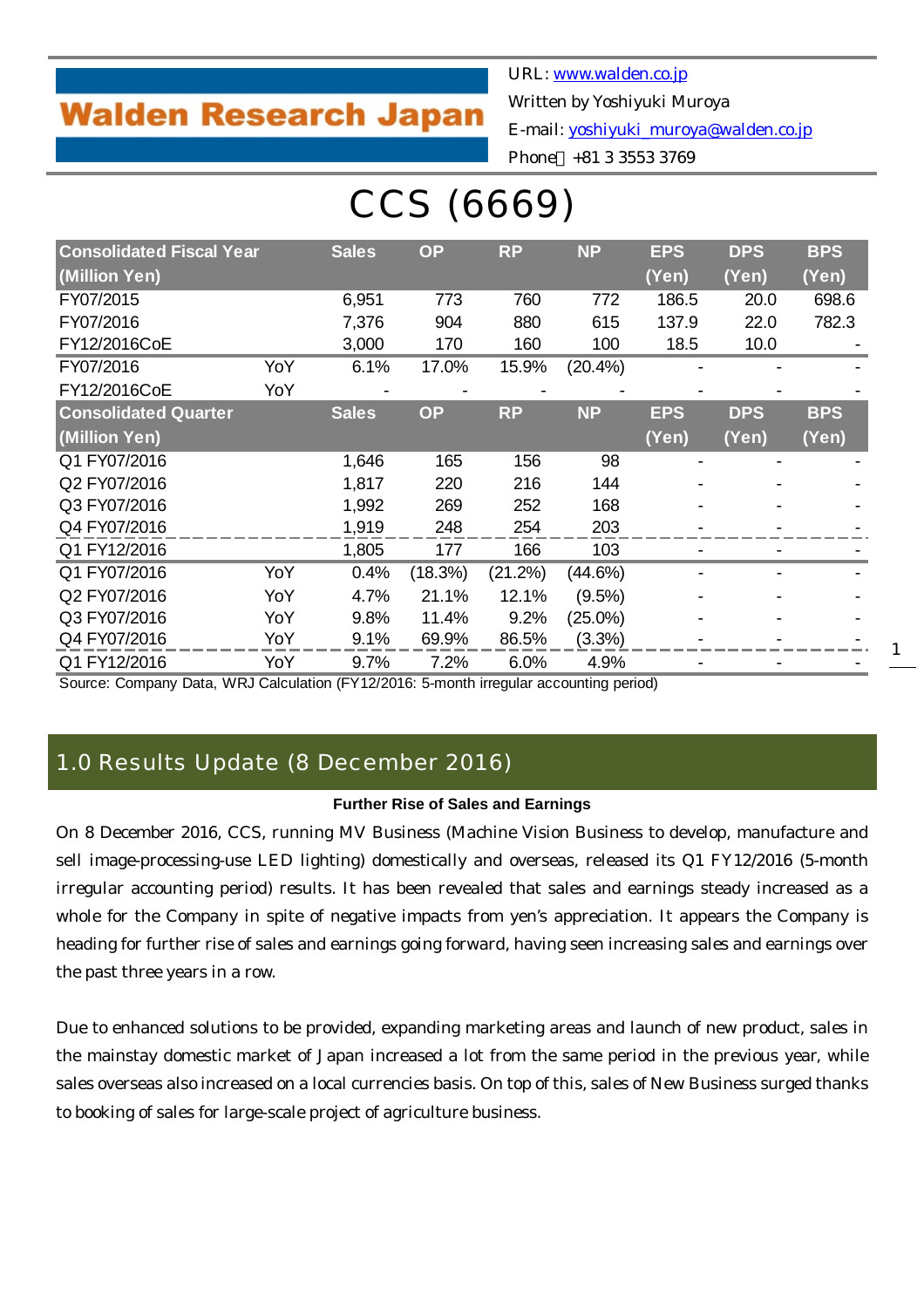Meanwhile, the Company to have been affiliated with Optex Company Limited since 31 May 2016 is to pursue synergy within Optex group led by Optex by means of efficiently utilizing the group's resources. In FY12/2017 (January to December in 2017), i.e., the next fiscal year, the Company is likely benefiting from synergy in terms of procurement, which is to be followed by that of development as far as we could gather.

For information: [CCS \(6669\) Creating Synergy \(18 October 2016\)](http://walden.co.jp/pdf/6669_ccs_2016_07_q4_report_2016_10_18_english.pdf)

#### **Q1 FY12/2016 (5-Month Irregular Accounting Period) Results.**

In Q1 FY12/2016 (5-month irregular accounting period), sales came in at ¥1,805m (up 9.7% YoY), operating profit ¥177m (up 7.2%), recurring profit ¥166m (up 6.0%) and net profit ¥103m (up 4.9%), while operating profit margin 9.8% (down 0.2% points).

Out of full-year Company forecasts, the Company has achieved 60.2% in sales and 104.4% in operating profit, implying that prospective full-year operating profit was already achieved in a sense. While sales are roughly in line with expectations on a simply annualized basis, exceeding operating profit appears to have a lot to do with an issue that Company forecasts assume generation of disposal/appraisal loss due to inventory reevaluation toward the end of the fiscal year.



Source: Company Data

MV Business saw sales of ¥1,571m (up 3.4%) and New Business saw ¥234m (up 83.8%). In regards to MV Business, sales in Japan came in at ¥911m (up 16.8%) and ¥659m (down 10.7%) overseas.

In Japan, the Company successfully took in demand associated with electronic, electrical and semiconductor domain, while sales associated with pharmaceutical, food and cosmetics domain were buoyant. It appears that customer-oriented sales promotions based on solution providing by means of utilizing testing rooms, etc. are working very well. On top of this, reinforcement of sales for peripheral merchandises (lens, camera, etc.) and/or proposal of sales as system have well enclosed customers, according to the Company.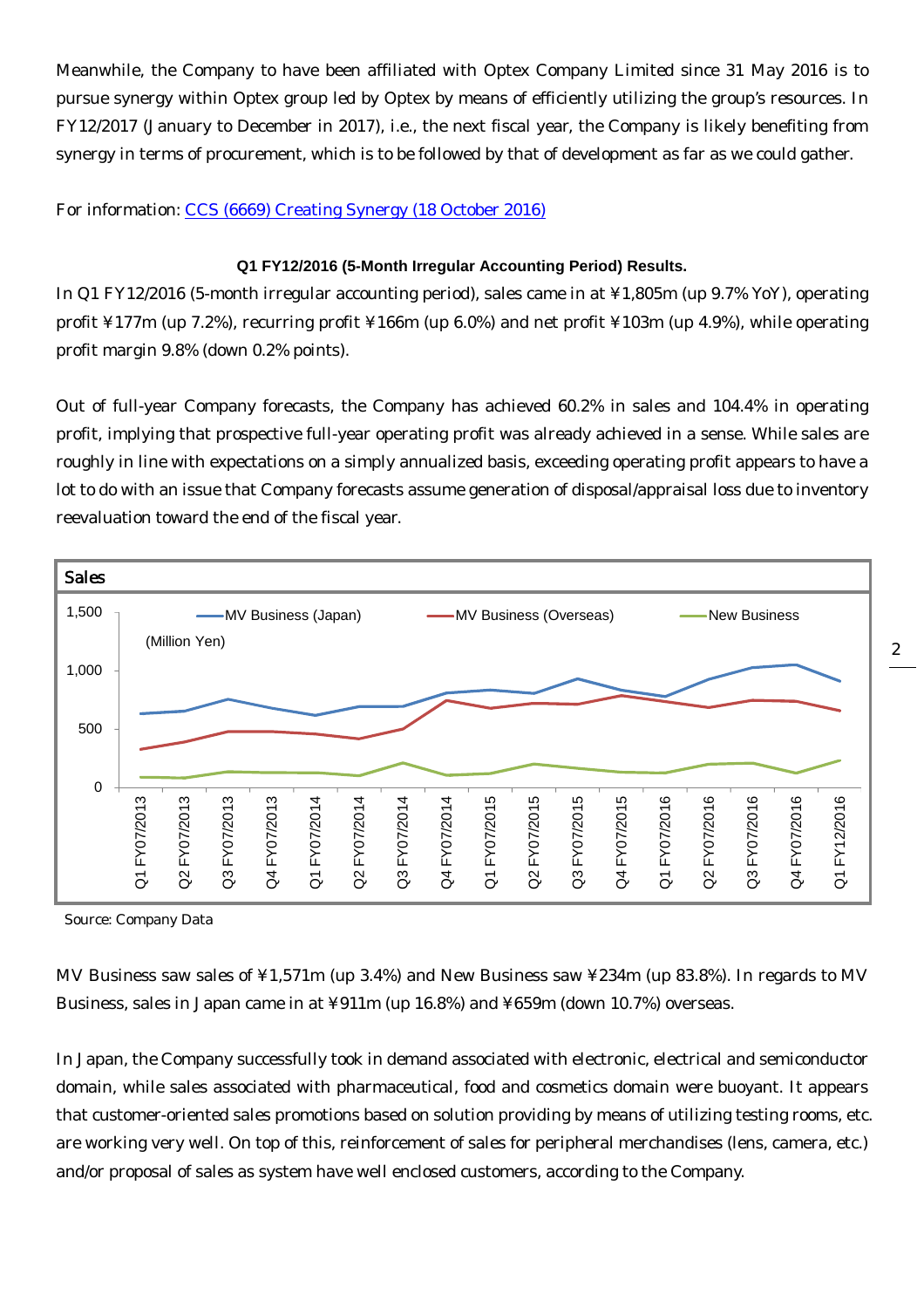On the other hand, sales overseas increased by 3.9% from the same period in the previous year on a local currencies basis. Sales in Europe where semiconductor industry remained lull status surged due to strengths in sales to major customer, while sales in North America on a local currencies basis came down albeit marginally due to suppressed capital expenditures among local manufacturers prior to election of president in the United States. In Asia, sales were buoyant in Singapore, Malaysia (representative office to have been set up in September 2016) and Thailand, but sales as a whole in Asia were adjusted to a large extent due to delayed strengthening for local consolidated subsidiary in China (Rsee).

Meanwhile, operating profit came in at ¥177m (up 7.2% YoY), suggesting net increases of ¥11m from the same period in the previous year. On the MV business side, operations in Japan saw net increases of ¥63m and ¥27m overseas, while net increases of ¥35m on the New Business side. On the other hand, the Company saw net decreases of ¥51m and ¥63m, respectively, due to increases of SG&A expenses (but for forex impacts) and to forex impacts.

As factors for increases of SG&A expenses, the Company mentions those of R&D, of sales promotions in line with improving sales activity and of beefing up human resources to enforce power as organization.

Forex rate was ¥102.35 per US dollar (yen to have appreciated by 15.6% from the same period in the previous year) and ¥114.09 per euro (15.9%). When compared with assumption of Company forecasts, i.e., ¥105 per US dollar and ¥115 per euro, yen appreciated against US dollar more than assumption while euro was roughly in line.

#### **FY12/2016 (5-Month Irregular Accounting Period) Company Forecasts**

FY12/2016 (5-month irregular accounting period through August to December) initial Company forecasts have remained unchanged, going for prospective sales of ¥3,000m, operating profit of ¥170m, recurring profit of ¥160m and net profit of ¥100m, while operating profit margin of 5.7%. Prospective full-year dividend has also remained unchanged, i.e. ¥10.0 per share, implying payout ratio of 54.2%.

The Company, having set up dividend policy based on business performance in September 2015, is going for payout ratio between 20% and 30% as target. However, FY12/2016 has 5-month irregular accounting period and the Company came up with prospective dividend of ¥10.0 per share on a pro rata basis with comparison to dividend of ¥22.0 per share in FY07/2016 (12 months), i.e. the last fiscal year.

IR Representative: PR & IR (+81 75 415 8291 [ir@ccs-inc.co.jp](mailto:ir@ccs-inc.co.jp)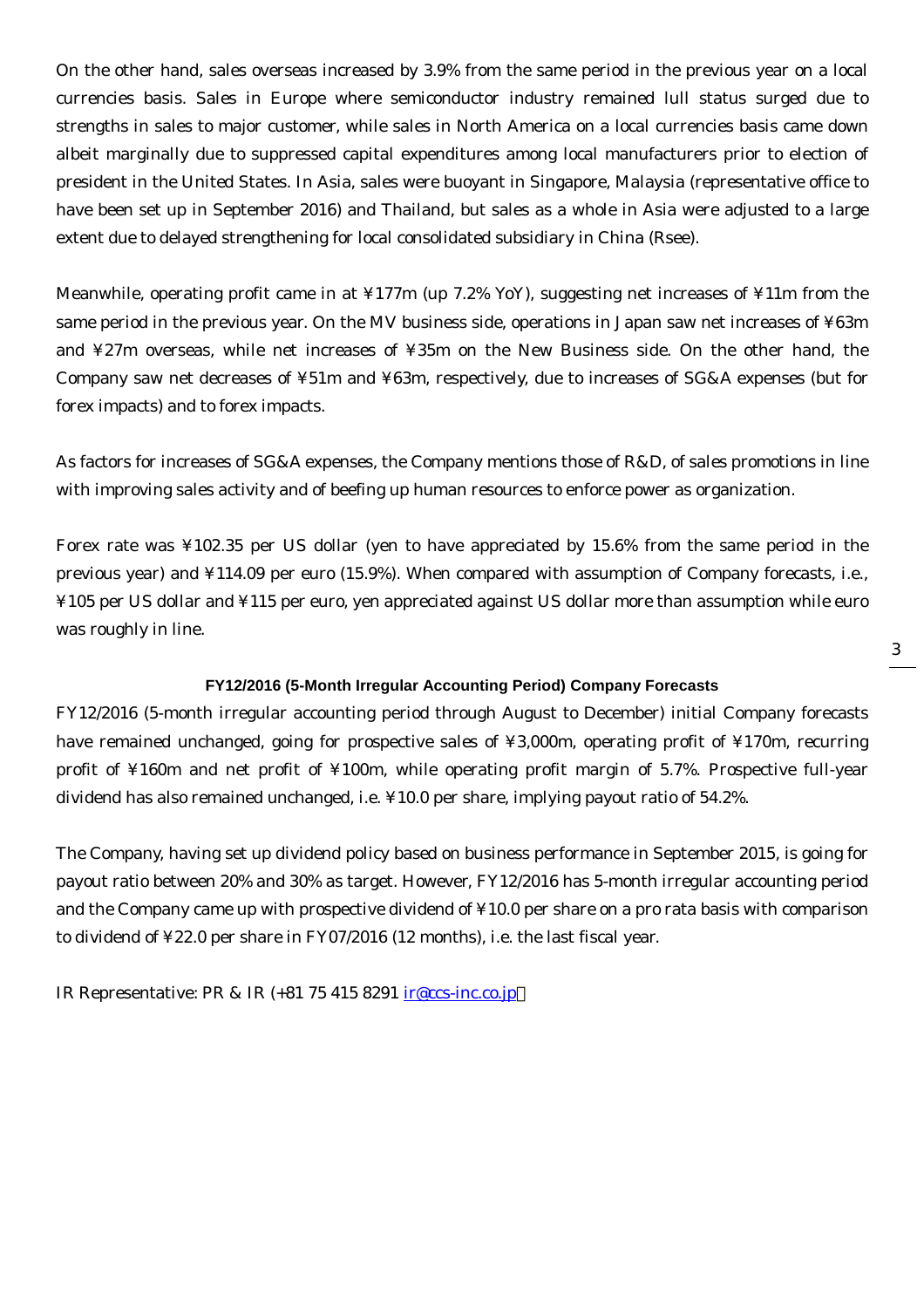### 2.0 Company Profile

| Developing, Manufacturing and Selling Image-Processing-Use LED Lighting                |  |  |  |  |  |  |  |
|----------------------------------------------------------------------------------------|--|--|--|--|--|--|--|
| CCS Inc.                                                                               |  |  |  |  |  |  |  |
| <b>Company Website</b>                                                                 |  |  |  |  |  |  |  |
| <b>IR Information</b><br><b>CREATING CUSTOMER SATISFACT</b>                            |  |  |  |  |  |  |  |
| <b>Share Price</b>                                                                     |  |  |  |  |  |  |  |
| 6 October 1993                                                                         |  |  |  |  |  |  |  |
| 8 June 2004 : Tokyo Stock Exchange JASDAQ Standard (Ticker: 6669)                      |  |  |  |  |  |  |  |
| ¥462m (As of the end of October 2016)                                                  |  |  |  |  |  |  |  |
| 5,417,829 shares, including 113 treasury shares (As of the end of October 2016)        |  |  |  |  |  |  |  |
| Running MV Business to develop, manufacture and sell image-processing-use<br>$\bullet$ |  |  |  |  |  |  |  |
| LED lighting domestically and overseas                                                 |  |  |  |  |  |  |  |
| Applying knowhow of image-processing-use LED lighting in New Business<br>$\bullet$     |  |  |  |  |  |  |  |
| Pulled out of all the loss-making operations, while entering new growth phase          |  |  |  |  |  |  |  |
| . LED Lighting Business (MV Business, New Business)                                    |  |  |  |  |  |  |  |
| President and CEO: Hiroyuki Onishi                                                     |  |  |  |  |  |  |  |
| Optex Company Limited 63.5%, The Master Trust Bank of Japan, Ltd. (Mitsubishi          |  |  |  |  |  |  |  |
| Chemical Corporation, Retirement Benefit Trust) 4.0%, CCS Employee Shareholding        |  |  |  |  |  |  |  |
| Association 1.0% (As of the end of July 2016)                                          |  |  |  |  |  |  |  |
| Kamigyo-ku, Kyoto-city, JAPAN                                                          |  |  |  |  |  |  |  |
| Consolidated: 287, Unconsolidated: 206 (As of the end of October 2016)                 |  |  |  |  |  |  |  |
|                                                                                        |  |  |  |  |  |  |  |

Source: Company Data

4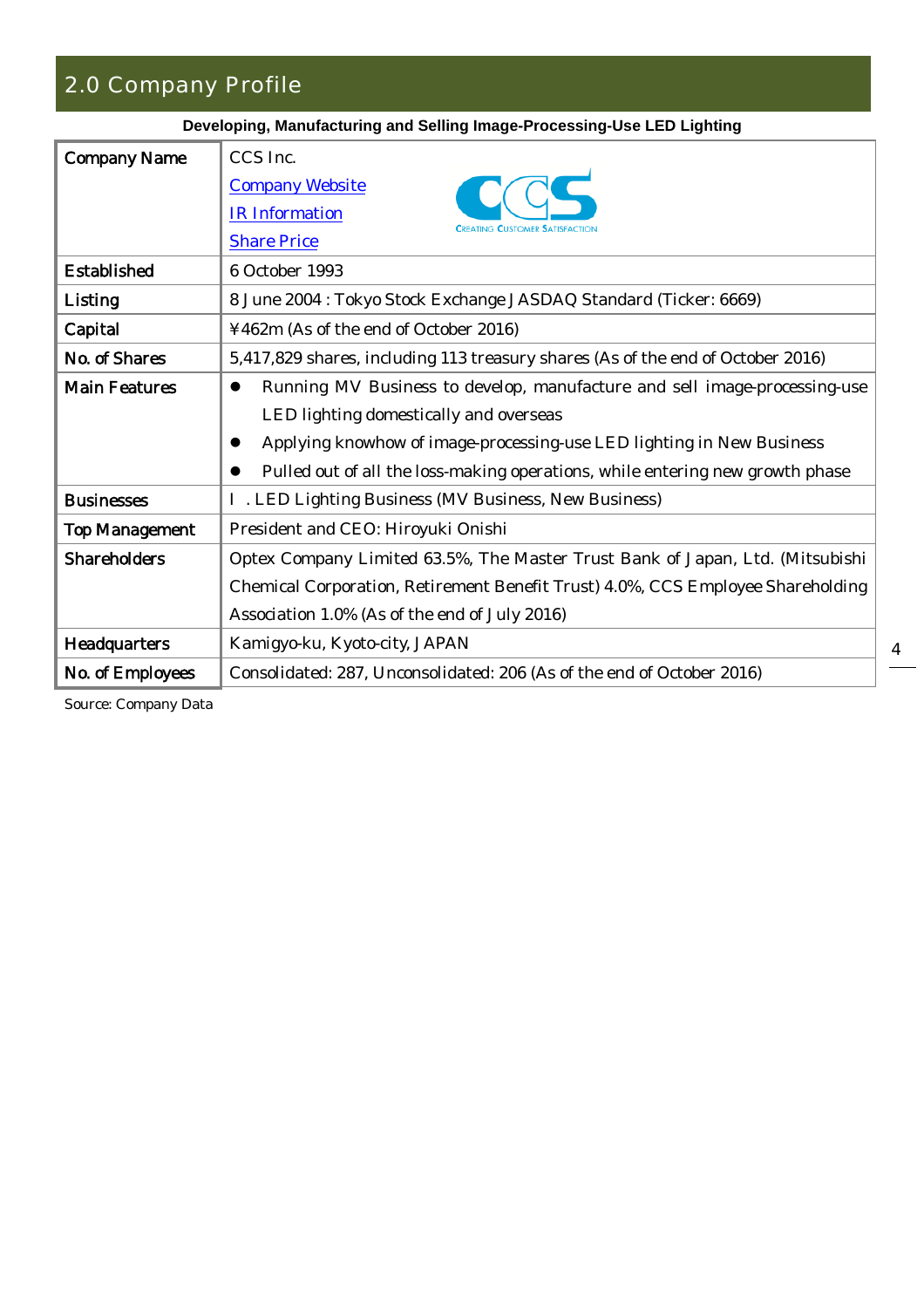### 3.0 Financial Statements

| <b>Income Statement</b>             | <b>Cons.Act</b>           | <b>Cons.Act</b>     | <b>Cons.Act</b>     | <b>Cons.Act</b>     | <b>Cons.Act</b> | <b>Cons.Act</b>     | YoY       |
|-------------------------------------|---------------------------|---------------------|---------------------|---------------------|-----------------|---------------------|-----------|
|                                     | Q <sub>1</sub><br>07/2016 | Q1 to Q2<br>07/2016 | Q1 to Q3<br>07/2016 | Q1 to Q4<br>07/2016 | Q1<br>12/2016   | Q1 to Q2<br>12/2016 | Net Chg.  |
| (Million Yen)                       | 1,646                     |                     | 5,456               | 7,376               | 1,805           |                     | $+159$    |
| Sales<br>CoGS                       | 676                       | 3,464<br>1,441      | 2,265               | 3,067               | 803             |                     | $+127$    |
| <b>Gross Profit</b>                 | 970                       | 2,022               | 3,190               | 4,309               | 1,002           |                     | $+31$     |
| SG&A Expenses                       | 804                       | 1,636               | 2,534               | 3,404               | 824             |                     | $+20$     |
| <b>Operating Profit</b>             | 165                       | 386                 | 655                 | 904                 | 177             |                     | $+11$     |
|                                     |                           |                     |                     | (24)                |                 |                     |           |
| Non Operating Balance               | (8)                       | (13)                | (30)                |                     | (11)            |                     | (2)       |
| <b>Recurring Profit</b>             | 156                       | 372                 | 625                 | 880                 | 166             |                     | $+9$      |
| <b>Extraordinary Balance</b>        | (1)                       | (2)                 |                     |                     |                 |                     | $+1$      |
| <b>Pretax Profit</b>                | 155                       | 370                 | 625                 | 880                 | 166             |                     | $+11$     |
| Tax Charges, etc.                   | 47                        | 116                 | 208                 | 249                 | 70              |                     | $+23$     |
| NP Belonging to Non-Controlling SHs | 9                         | 11                  | 5                   | 14                  | (7)             |                     | (16)      |
| <b>Net Profit</b>                   | 98                        | 242                 | 411                 | 615                 | 103             |                     | $+4$      |
| Sales YoY                           | $+0.4%$                   | $+2.6%$             | $+5.1%$             | $+6.1%$             | $+9.7%$         |                     |           |
| <b>Operating Profit YoY</b>         | (18.3%)                   | $+0.4%$             | $+4.6%$             | $+17.0%$            | $+7.2%$         |                     |           |
| Recurring Profit YoY                | (21.2%)                   | (4.9%)              | $+0.4%$             | $+15.9%$            | $+6.0%$         |                     |           |
| Net Profit YoY                      | $(44.6\%)$                | $(28.0\%)$          | $(26.8\%)$          | (20.4%)             | $+4.9%$         |                     |           |
| Gross Profit Margin                 | 58.9%                     | 58.4%               | 58.5%               | 58.4%               | 55.5%           |                     | (3.4%)    |
| SG&A / Sales                        | 48.9%                     | 47.3%               | 46.5%               | 46.2%               | 45.7%           |                     | (3.2%)    |
| <b>Operating Profit Margin</b>      | 10.1%                     | 11.1%               | 12.0%               | 12.3%               | 9.8%            |                     | (0.2%)    |
| Recurring Profit Margin             | 9.5%                      | 10.8%               | 11.5%               | 11.9%               | 9.2%            |                     | (0.3%)    |
| Net Profit Margin                   | 6.0%                      | 7.0%                | 7.5%                | 8.3%                | 5.7%            |                     | (0.3% )   |
| Tax Charges, etc. / Pretax Profit   | 30.4%                     | 31.4%               | 33.3%               | 28.4%               | 42.3%           |                     | $+11.9%$  |
| <b>Income Statement</b>             | <b>Cons.Act</b>           | <b>Cons.Act</b>     | <b>Cons.Act</b>     | <b>Cons.Act</b>     | <b>Cons.Act</b> | <b>Cons.Act</b>     |           |
|                                     | Q <sub>1</sub>            | Q <sub>2</sub>      | Q <sub>3</sub>      | Q <sub>4</sub>      | Q <sub>1</sub>  | Q <sub>2</sub>      | YoY       |
| (Million Yen)                       | 07/2016                   | 07/2016             | 07/2016             | 07/2016             | 12/2016         | 12/2016             | Net Chg.  |
| <b>Sales</b>                        | 1,646                     | 1,817               | 1,992               | 1,919               | 1,805           |                     | $+159$    |
| CoGS                                | 676                       | 764                 | 824                 | 801                 | 803             |                     | $+127$    |
| <b>Gross Profit</b>                 | 970                       | 1,052               | 1,168               | 1,118               | 1,002           |                     | $+31$     |
| <b>SG&amp;A Expenses</b>            | 804                       | 831                 | 898                 | 869                 | 824             |                     | $+20$     |
| <b>Operating Profit</b>             | 165                       | 220                 | 269                 | 248                 | 177             |                     | $+11$     |
| Non Operating Balance               | (8)                       | (4)                 | (16)                | 6                   | (11)            |                     | (2)       |
| <b>Recurring Profit</b>             | 156                       | 216                 | 252                 | 254                 | 166             |                     | $+9$      |
| <b>Extraordinary Balance</b>        | (1)                       |                     | $\overline{1}$      |                     |                 |                     | $+1$      |
| Pretax Profit                       | 155                       | 215                 | 254                 | 254                 | 166             |                     | $+11$     |
| Tax Charges, etc.                   | 47                        | 69                  | 91                  | 41                  | 70              |                     | $+23$     |
| NP Belonging to Non-Controlling SHs | 9                         | $\overline{2}$      | (6)                 | 9                   | (7)             |                     | (16)      |
| <b>Net Profit</b>                   | 98                        | 144                 | 168                 | 203                 | 103             |                     | $+4$      |
| Sales YoY                           | $+0.4%$                   | $+4.7%$             | $+9.8%$             | $+9.1%$             | $+9.7%$         |                     |           |
| <b>Operating Profit YoY</b>         | (18.3%)                   | $+21.1%$            | $+11.4%$            | +69.9%              | $+7.2%$         |                     |           |
| <b>Recurring Profit YoY</b>         | (21.2%)                   | $+12.1%$            | $+9.2%$             | $+86.5%$            | $+6.0%$         |                     |           |
| Net Profit YoY                      | $(44.6\%)$                | $(9.5\%)$           | $(25.0\%)$          | (3.3%)              | $+4.9%$         |                     |           |
| Gross Profit Margin                 | 58.9%                     | 57.9%               | 58.6%               | 58.3%               | 55.5%           |                     | $(3.4\%)$ |
| SG&A / Sales                        | 48.9%                     | 45.8%               | 45.1%               | 45.3%               | 45.7%           |                     | (3.2%)    |
| <b>Operating Profit Margin</b>      | 10.1%                     | 12.1%               | 13.5%               | 13.0%               | 9.8%            |                     | (0.2%)    |
| Recurring Profit Margin             | 9.5%                      | 11.9%               | 12.7%               | 13.3%               | 9.2%            |                     | (0.3%)    |
| Net Profit Margin                   | 6.0%                      | 8.0%                | 8.5%                | 10.6%               | 5.7%            |                     |           |
|                                     |                           |                     |                     |                     |                 |                     | (0.3%)    |
| Tax Charges, etc. / Pretax Profit   | 30.4%                     | 32.0%               | 36.2%               | 16.4%               | 42.3%           |                     | $+11.9%$  |

Source: Company Data, WRJ Calculation

### **Income Statement (Cumulative, Quarterly)**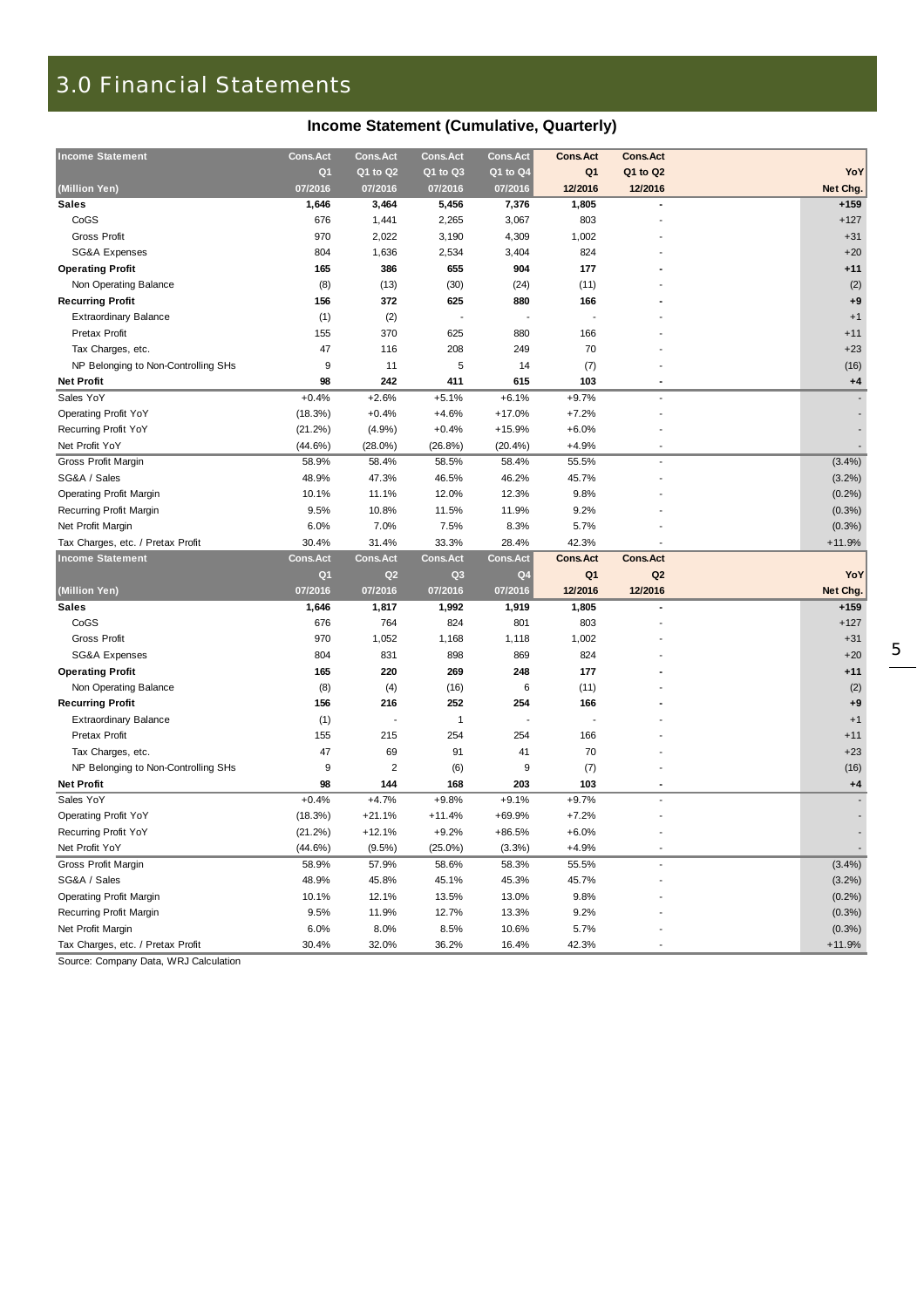### **Sales Breakdown (Cumulative, Quarterly)**

| <b>Sales Breakdown</b>                                  | <b>Cons.Act</b> | <b>Cons.Act</b> | <b>Cons.Act</b> | <b>Cons.Act</b> | <b>Cons.Act</b> | <b>Cons.Act</b> |                    |
|---------------------------------------------------------|-----------------|-----------------|-----------------|-----------------|-----------------|-----------------|--------------------|
|                                                         | Q <sub>1</sub>  | Q1 to Q2        | Q1 to Q3        | Q1 to Q4        | Q <sub>1</sub>  | Q1 to Q2        | YoY                |
| (Million Yen)                                           | 07/2016         | 07/2016         | 07/2016         | 07/2016         | 12/2016         | 12/2016         | Net Chg.           |
| Japan                                                   | 780             | 1,709           | 2,737           | 3,790           | 911             |                 | $+131$             |
| Europe                                                  | 229             | 498             | 822             | 1,122           | 237             |                 | $+8$               |
| North America                                           | 217             | 395             | 594             | 785             | 178             |                 | (39)               |
| Asia                                                    | 291             | 531             | 760             | 1,010           | 243             |                 | (48)               |
| Overseas                                                | 738             | 1,425           | 2,177           | 2,918           | 659             |                 | (79)               |
| <b>MV Business</b>                                      | 1,519           | 3,135           | 4,914           | 6,709           | 1,571           |                 | $+52$              |
| <b>New Business</b>                                     | 127             | 329             | 541             | 667             | 234             |                 | $+107$             |
| <b>Sales</b>                                            | 1,646           | 3,464           | 5,456           | 7,376           | 1,805           |                 | $+159$             |
| Japan                                                   | (6.8%)          | $+3.9%$         | $+6.2%$         | $+11.0%$        | $+16.8%$        |                 |                    |
| Europe                                                  | $(5.0\%)$       | $+5.1%$         | $+15.6%$        | $+17.9%$        | $+3.5%$         |                 |                    |
| North America                                           | $+13.6%$        | (8.4%)          | (8.9%)          | $(9.0\%)$       | $(18.0\%)$      |                 |                    |
| Asia                                                    | $+17.8%$        | $+6.4%$         | $+0.7%$         | (7.7%)          | (16.5%)         |                 |                    |
| Overseas                                                | $+8.5%$         | $+1.5%$         | $+2.7%$         | $+0.3%$         | (10.7%)         |                 |                    |
| <b>MV Business</b>                                      | $+0.1%$         | $+2.8%$         | $+4.6%$         | $+6.1%$         | $+3.4%$         |                 |                    |
| New Business                                            | $+4.1%$         | $+0.9%$         | $+9.7%$         | $+6.3%$         | +83.8%          |                 |                    |
| Sales (YoY)                                             | $+0.4%$         | $+2.6%$         | $+5.1%$         | $+6.1%$         | $+9.7%$         |                 |                    |
| Japan                                                   | 47.4%           | 49.3%           | 50.2%           | 51.4%           | 50.4%           |                 | $+3.1%$            |
| Europe                                                  | 13.9%           | 14.4%           | 15.1%           | 15.2%           | 13.1%           |                 | (0.8%)             |
| North America                                           | 13.2%           | 11.4%           | 10.9%           | 10.6%           | 9.9%            |                 | (3.3%)             |
| Asia                                                    | 17.7%           | 15.3%           | 13.9%           | 13.7%           | 13.5%           |                 | (4.2%)             |
| Overseas                                                | 44.8%           | 41.1%           | 39.9%           | 39.6%           | 36.5%           |                 | (8.3%)             |
| <b>MV Business</b>                                      | 92.2%           | 90.5%           | 90.1%           | 91.0%           | 87.0%           |                 | $(5.2\%)$          |
| <b>New Business</b>                                     | 7.7%            | 9.5%            | 9.9%            | 9.0%            | 13.0%           |                 | $+5.2%$            |
| <b>Sales (Composition Ratio)</b>                        | 100.0%          | 100.0%          | 100.0%          | 100.0%          | 100.0%          |                 | $+0.0%$            |
|                                                         |                 |                 |                 |                 |                 |                 |                    |
| <b>Sales Breakdown</b>                                  | <b>Cons.Act</b> | <b>Cons.Act</b> | <b>Cons.Act</b> | <b>Cons.Act</b> | <b>Cons.Act</b> | <b>Cons.Act</b> |                    |
|                                                         | Q <sub>1</sub>  | Q2              | Q <sub>3</sub>  | Q <sub>4</sub>  | Q <sub>1</sub>  | Q2              | YoY                |
| (Million Yen)                                           | 07/2016         | 07/2016         | 07/2016         | 07/2016         | 12/2016         | 12/2016         | Net Chg.           |
| Japan                                                   | 780             | 928             | 1,028           | 1,053           | 911             |                 | $+131$             |
| Europe                                                  | 229             | 269             | 323             | 299             | 237             |                 | $+8$               |
| North America                                           | 217             | 177             | 199             | 191             | 178             |                 | (39)               |
| Asia                                                    | 291             | 240             | 228             | 250             | 243             |                 | (48)               |
| Overseas                                                | 738             | 686             | 750             | 740             | 659             |                 | (79)               |
| <b>MV Business</b>                                      | 1,519           | 1,615           | 1,779           | 1,795           | 1,571           |                 | $+52$              |
| <b>New Business</b>                                     | 127             | 202             | 212             | 126             | 234             |                 | $+107$             |
| <b>Sales</b>                                            | 1,646           | 1,817           | 1,992           | 1,919           | 1,805           |                 | $+159$             |
| Japan                                                   | (6.8%)          | $+15.0%$        | $+10.3%$        | $+26.1%$        | $+16.8%$        |                 |                    |
| Europe                                                  | $(5.0\%)$       | $+15.9%$        | $+36.3%$        | $+24.6%$        | $+3.5%$         |                 |                    |
| North America                                           | $+13.6%$        | (25.9%)         | $(10.0\%)$      | $(9.0\%)$       | $(18.0\%)$      |                 |                    |
| Asia                                                    | $+17.8%$        | (4.8%)          | $(10.9\%)$      | $(26.0\%)$      | (16.5%)         |                 |                    |
| Overseas                                                | $+8.5%$         | $(5.1\%)$       | $+5.0%$         | $(6.1\%)$       | (10.7%          |                 |                    |
| <b>MV Business</b>                                      | $+0.1%$         | $+5.5%$         | +8.0%           | +10.4%          | $+3.4%$         |                 |                    |
| <b>New Business</b>                                     | $+4.1%$         | $(1.0\%)$       | +26.9%          | $(6.0\%)$       | +83.8%          |                 |                    |
| Sales (YoY)                                             | $+0.4%$         | $+4.7%$         | $+9.8%$         | $+9.1%$         | $+9.7%$         |                 |                    |
| Japan                                                   | 47.4%           | 51.1%           | 51.6%           | 54.9%           | 50.4%           |                 | $+3.1%$            |
| Europe                                                  | 13.9%           | 14.8%           | 16.2%           | 15.6%           | 13.1%           |                 | (0.8%)             |
| North America                                           | 13.2%           | 9.7%            | 10.0%           | 9.9%            | 9.9%            |                 | (3.3%)             |
| Asia                                                    | 17.7%           | 13.2%           | 11.4%           | 13.0%           | 13.5%           |                 | (4.2%)             |
| Overseas                                                | 44.8%           | 37.8%           | 37.6%           | 38.5%           | 36.5%           |                 | (8.3%)             |
| <b>MV Business</b>                                      | 92.2%           | 88.9%           | 89.3%           | 93.5%           | 87.0%           |                 | $(5.2\%)$          |
| <b>New Business</b><br><b>Sales (Composition Ratio)</b> | 7.7%<br>100.0%  | 11.1%<br>100.0% | 10.6%<br>100.0% | 6.6%<br>100.0%  | 13.0%<br>100.0% |                 | $+5.2%$<br>$+0.0%$ |

Source: Company Data, WRJ Calculation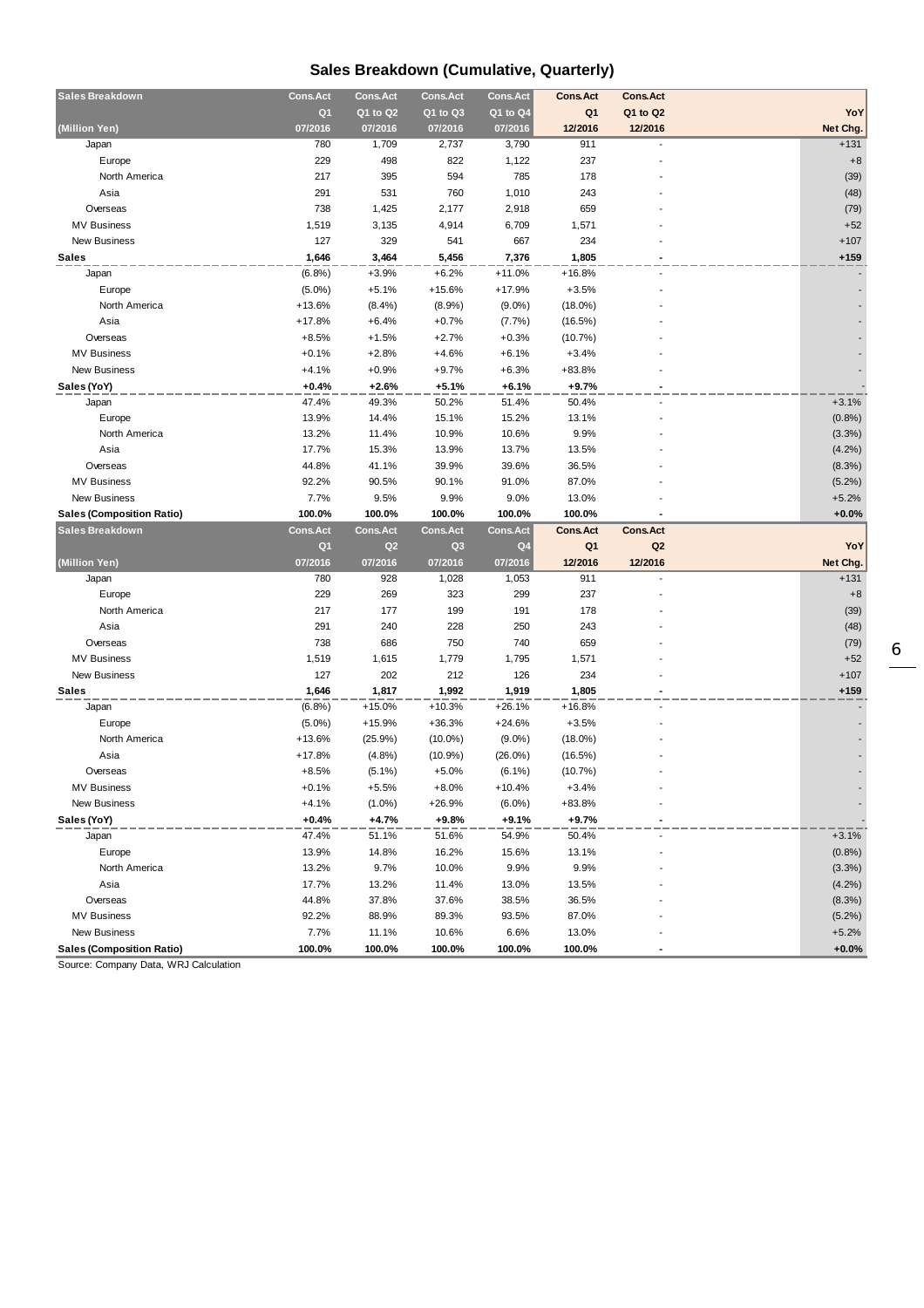### **Balance Sheet (Quarterly)**

| <b>Balance Sheet</b>                      | <b>Cons.Act</b> | <b>Cons.Act</b> | <b>Cons.Act</b> | <b>Cons.Act</b> | <b>Cons.Act</b> | <b>Cons.Act</b>          |              |
|-------------------------------------------|-----------------|-----------------|-----------------|-----------------|-----------------|--------------------------|--------------|
|                                           | Q <sub>1</sub>  | Q <sub>2</sub>  | Q <sub>3</sub>  | Q4              | Q <sub>1</sub>  | Q2                       | YoY          |
| (Million Yen)                             | 07/2016         | 07/2016         | 07/2016         | 07/2016         | 12/2016         | 12/2016                  | Net Chg.     |
| Cash & Deposit                            | 2,078           | 2,267           | 2,065           | 1,902           | 1,934           |                          | (144)        |
| <b>Accounts Receivables</b>               | 1,645           | 1,729           | 1,892           | 2,061           | 1,919           |                          | $+274$       |
| Inventory                                 | 1,081           | 1,080           | 1,213           | 1,169           | 1,184           |                          | $+103$       |
| Other                                     | 179             | 198             | 189             | 185             | 160             |                          | (19)         |
| <b>Current Assets</b>                     | 4,985           | 5,274           | 5,361           | 5,318           | 5,199           |                          | $+214$       |
| <b>Tangible Assets</b>                    | 1,009           | 1,030           | 1,039           | 1,037           | 1,037           |                          | $+27$        |
| Intangible Assets                         | 142             | 134             | 128             | 133             | 122             |                          | (20)         |
| Investments & Other Assets                | 360             | 309             | 243             | 246             | 204             |                          | (156)        |
| <b>Fixed Assets</b>                       | 1,513           | 1,474           | 1,411           | 1,418           | 1,364           |                          | (148)        |
| <b>Total Assets</b>                       | 6,498           | 6,749           | 6,772           | 6,737           | 6,563           |                          | $+65$        |
| <b>Accounts Payables</b>                  | 283             | 315             | 318             | 273             | 279             | $\overline{\phantom{a}}$ | (4)          |
| Short Term Debt                           | 898             | 1,089           | 957             | 837             | 917             |                          | $+18$        |
| Corporate Bond (Less Than 1 Year)         |                 |                 |                 |                 |                 |                          | $\mathbf 0$  |
| Other                                     | 570             | 529             | 641             | 670             | 491             |                          | (78)         |
| <b>Current Liabilities</b>                | 1,752           | 1,934           | 1,917           | 1,780           | 1,687           |                          | (64)         |
| Corporate Bond                            | 200             | 200             | 200             | 200             | 200             |                          | $\mathbf{0}$ |
| Long Term Debt                            | 362             | 309             | 267             | 233             | 191             |                          | (170)        |
| Other                                     | 153             | 150             | 149             | 149             | 145             |                          | (7)          |
| <b>Fixed Liabilities</b>                  | 715             | 659             | 617             | 583             | 537             |                          | (178)        |
| <b>Total Liabilities</b>                  | 2,468           | 2,594           | 2,535           | 2,363           | 2,225           |                          | (242)        |
| <b>Shareholders' Equity</b>               | 3,821           | 3,966           | 4,134           | 4,338           | 4,322           |                          | $+500$       |
| Other                                     | 209             | 188             | 102             | 35              | 16              |                          | (192)        |
| <b>Total Assets</b>                       | 4,030           | 4,154           | 4,237           | 4,373           | 4,338           |                          | $+307$       |
| <b>Total Liabilities &amp; Net Assets</b> | 6,498           | 6,749           | 6,772           | 6,737           | 6,563           |                          | $+65$        |
| <b>Equity Capital</b>                     | 3,872           | 4,000           | 4,100           | 4,237           | 4,212           |                          | $+340$       |
| <b>Interest Bearing Debt</b>              | 1,461           | 1,599           | 1,425           | 1,270           | 1,308           |                          | (152)        |
| Net Debt                                  | (617)           | (667)           | (640)           | (631)           | (625)           |                          | (8)          |
| <b>Equity Capital Ratio</b>               | 59.6%           | 59.3%           | 60.5%           | 62.9%           | 64.2%           |                          | $+4.6%$      |
| Net-Debt-Equity Ratio                     | $(15.9\%)$      | (16.7%)         | $(15.6\%)$      | $(14.9\%)$      | $(14.9\%)$      |                          | $+1.1%$      |
| ROE (12 months)                           | 19.4%           | 18.2%           | 16.0%           | 15.1%           | 15.3%           |                          | $(4.0\%)$    |
| ROA (12 months)                           | 11.1%           | 11.1%           | 11.4%           | 13.1%           | 13.4%           |                          | $+2.3%$      |
| Days for Inventory Turnover               | 146             | 129             | 134             | 133             | 135             | $\overline{\phantom{a}}$ |              |
| Inventory Turnover                        | 2.5             | 2.8             | 2.7             | 2.7             | 2.7             |                          |              |
| Quick Ratio                               | 212%            | 207%            | 206%            | 223%            | 228%            |                          |              |
| <b>Current Ratio</b>                      | 285%            | 273%            | 280%            | 299%            | 308%            |                          |              |

Source: Company Data, WRJ Calculation

### **Cash Flow Statement (Cumulative)**

| <b>Cash Flow Statement</b>  | <b>Cons.Act</b> | <b>Cons.Act</b> | <b>Cons.Act</b> | <b>Cons.Act</b> | <b>Cons.Act</b> | <b>Cons.Act</b> |          |
|-----------------------------|-----------------|-----------------|-----------------|-----------------|-----------------|-----------------|----------|
|                             | Q <sub>1</sub>  | Q1 to Q2        | Q1 to Q3        | Q1 to Q4        | Q <sub>1</sub>  | Q1 to Q2        | YoY      |
| (Million Yen)               | 07/2016         | 07/2016         | 07/2016         | 07/2016         | 12/2016         | 12/2016         | Net Chg. |
| Operating Cash Flow         |                 | 238             |                 | 336             |                 |                 |          |
| Investing Cash Flow         |                 | (136)           |                 | (181)           |                 |                 |          |
| Operating CF & Investing CF | $\blacksquare$  | 101             | $\,$            | 154             | $\blacksquare$  | $\blacksquare$  |          |
| Financing Cash Flow         |                 | (18)            |                 | (344)           |                 |                 |          |

Source: Company Data, WRJ Calculation